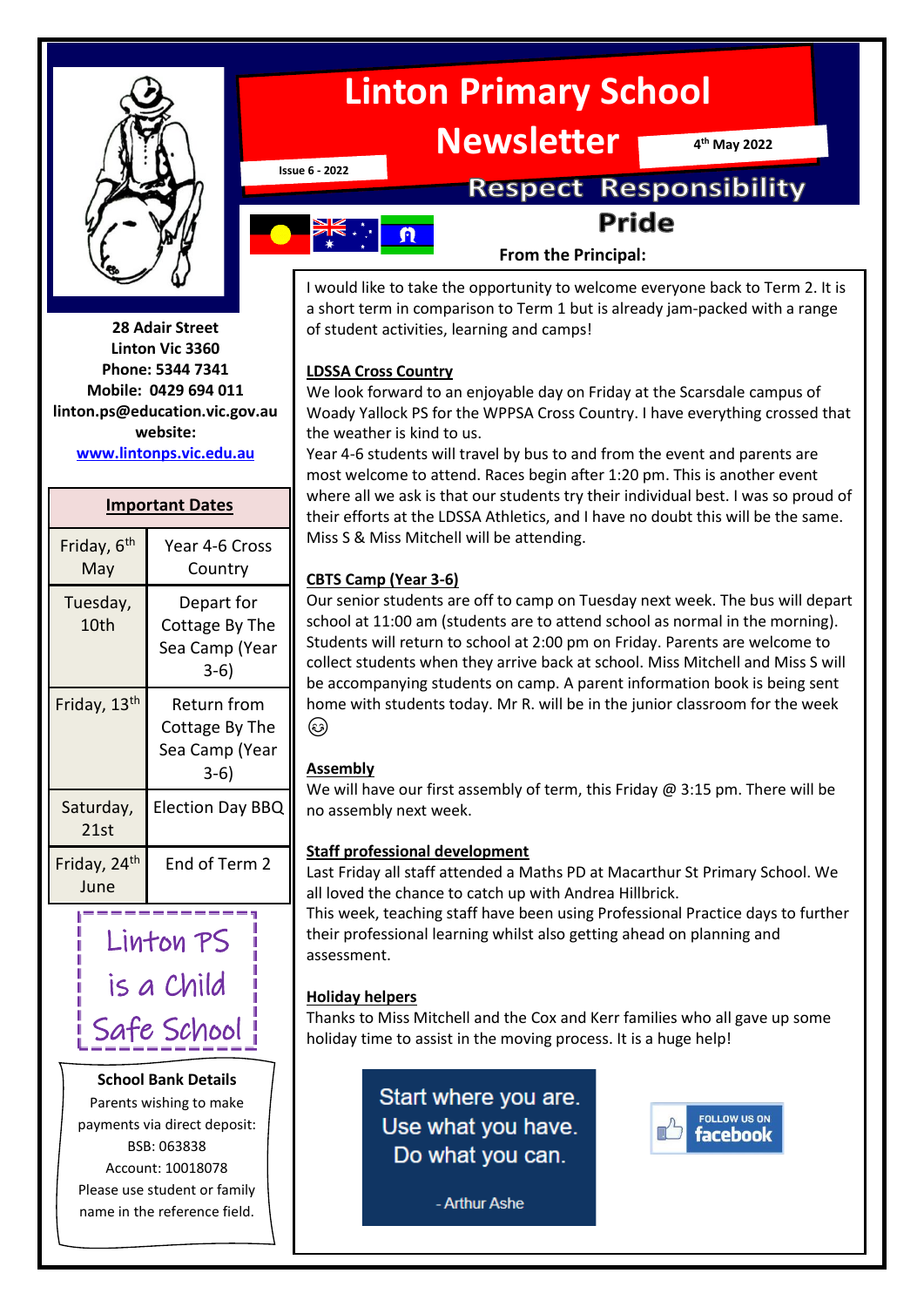#### **Breakfast Club**

Breakfast Club is continuing each Friday from 8:30 am. All students are welcome  $\circled{c}$ 



#### **Power Outage**

We have been informed by Powercor that we will have an interruption to our power supply, this Friday, 6<sup>th</sup> May between 8:30 am and 2:30 pm. The times are approximate however, it is important that students come prepared with warm clothes and coats as our heating may not be on during the day and the forecast isn't great!

#### **ANZAC Ceremony**

Thanks to everyone who supported our Anzac Ceremony. It was a wonderful morning and the students spoke brilliantly.

#### **Golf – Sporting Schools**

This term students voted to use a Sporting Schools grant on Golf. Last week we had Tony come out and run us through our first session. We will have 3 more sessions during the term!

#### **Happy Mother's Day**

A big Happy Mother's Day to all the mums in our school community. We appreciate everything you do for the school and our wonderful students. Have a wonderful day with your families!

#### **Prospective Family School Tours**

If there are any families interested, we welcome you to come along and see our beautiful school. Personal tours for prospective families are available by appointment, and can be made by calling or emailing the school (5344 7341 / [linton.ps@education.vic.gov.au\)](mailto:linton.ps@education.vic.gov.au).

#### **Staff emails**

Miss S. – [kirsty.sizeland@education.vic.gov.au](mailto:kirsty.sizeland@education.vic.gov.au) Mrs Mitchell – [erin.mitchell@education.vic.gov.au](mailto:erin.mitchell@education.vic.gov.au) Mr Robinson – [stuart.robinson@education.vic.gov.au](mailto:stuart.robinson@education.vic.gov.au) School email – [linton.ps@education.vic.gov.au](mailto:linton.ps@education.vic.gov.au)

#### **Appreciation**

I appreciate seeing our students be so inclusive whilst playing at school.

As always if you have any issues or questions, please don't hesitate to contact the school, myself personally or your child's classroom teacher.

Have a great week and stay safe!

Stuart Robinson (C) Acting Principal









We will be running a BBQ on election day  $(21<sup>st</sup>$  May). If you are able to volunteer on the day – please contact Alison Kerr  $\circled{c}$